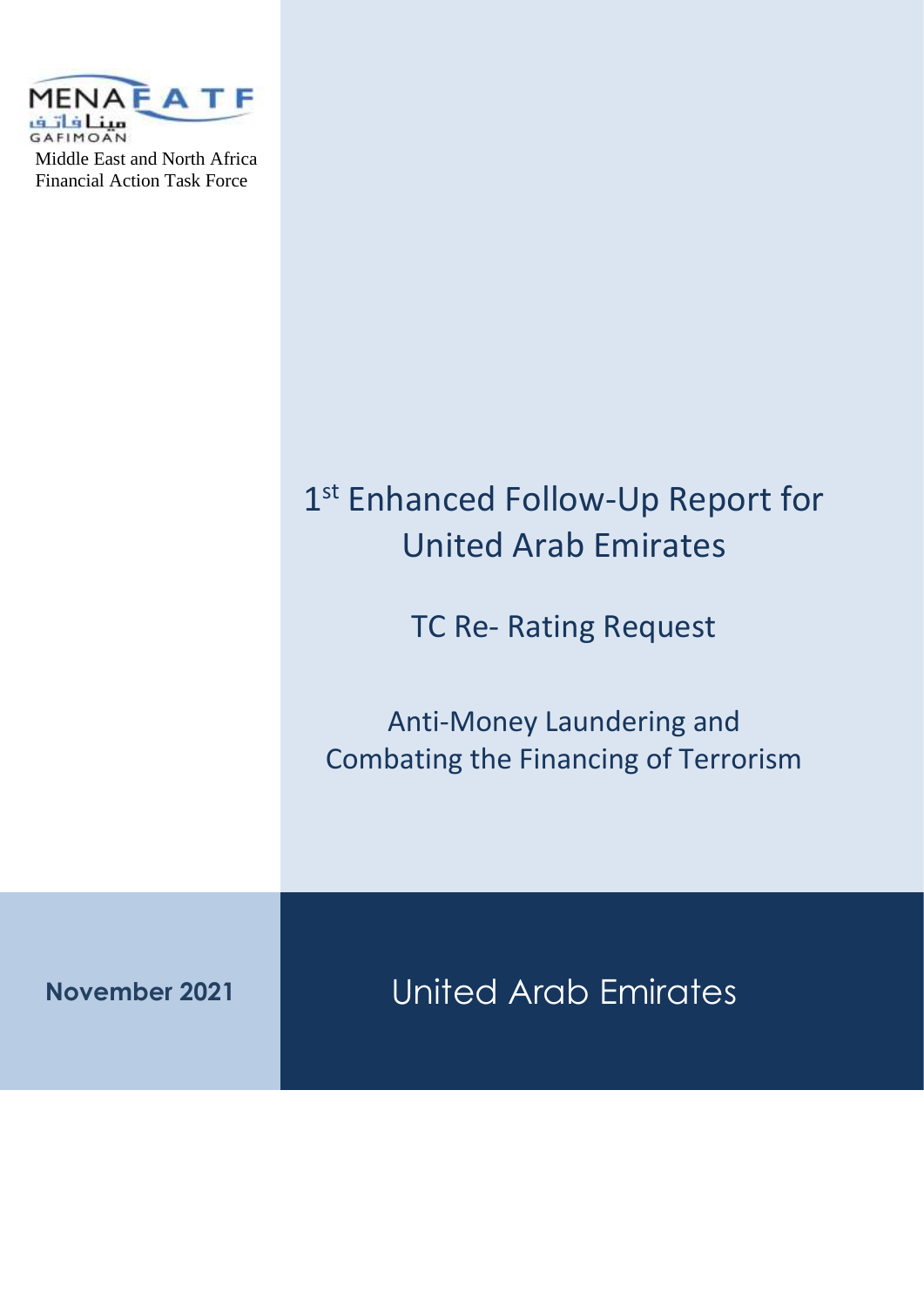Document Language: English.

Original Language: Arabic.

*This document contains the 1<sup>st</sup> Enhanced FUR for the United Arab Emirates, which includes a TC re rating for (5) recommendations. This report reflects UAE's efforts, since the adoption of the MER in April 2020. The 33 rd MENAFATF plenary has adopted this report provided that UAE remains in the Enhanced FU* process and submits its  $2^{nd}$  Enhanced FUR in the 34<sup>th</sup> plenary meeting in May 2022.

#### ©2021 MENAFATF.

All rights reserved. No reproduction or translation of this publication may be made without prior written permission. Requests for permission to further disseminate, reproduce or translate all or part of this publication should be obtained from the MENAFATF, P.O. Box 10881, Manama, Kingdom of Bahrain (e-mail: [info@menafatf.org\)](mailto:info@menafatf.org).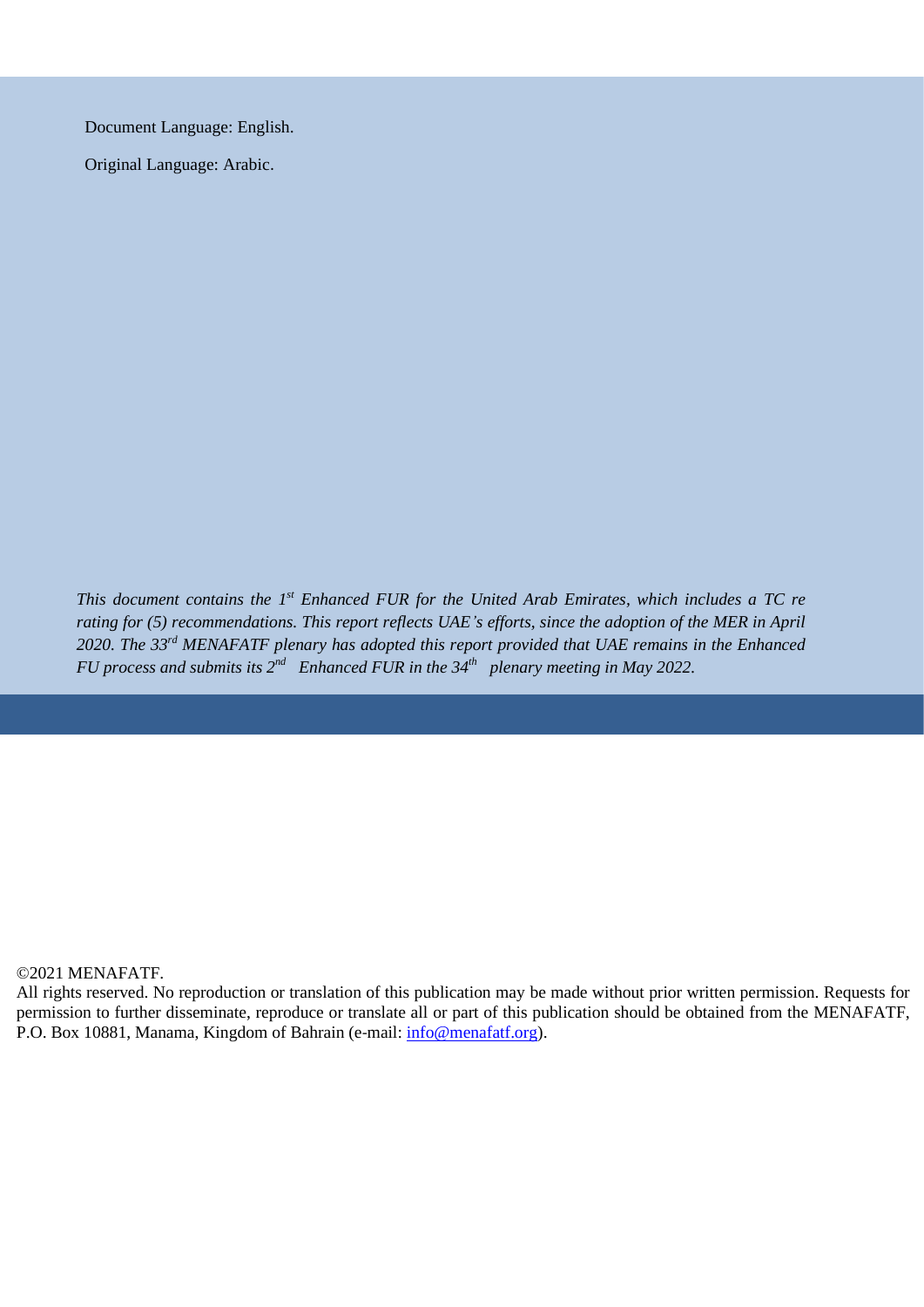# **First Enhanced Follow-up Report for the United Arab Emirates with a TC re rating request for some Recommendations**

### First: Introduction:

- 1. The UAE was assessed jointly by the FATF and MENAFATF, according to the 40 recommendations adopted by the FATF in 2012, and the methodology adopted in 2013 and any subsequent amendments. The report was approved at the FATF plenary meeting in February 2020, which was held in Paris, the French Republic, and was also approved - by passing<sup>1</sup> - by MENAFATF in April 2020. Based on the assessment ratings, and in accordance with the procedures of ME process, the FATF plenary meeting decided in February 2020 that the United Arab Emirates should be subject to enhanced follow-up (EFUR).
- 2. This report analyzes the efforts of the United Arab Emirates in addressing the deficiencies referred to in the MER in the recommendations that the country requested to reassessment thereof, which are the recommendations (6, 7, 19 and 25), and Recommendation 15, which was amended by the FATF after the onsite visit and adoption the MER. This report is considered the first EFUR for the UAE and does not address the efforts exerted by the country in the effectiveness area.

#### Second: Results of the MER:

3. In accordance with the MER that included the analysis for the level of Technical Compliance with the 40 Recommendations, the UAE has obtained a rating of (Compliant) in 11 Recommendations; a rating of (Largely Compliant) in 23 Recommendations; a rating of (Partially Compliant) in 6 Recommendations, as follow:

|               |          |               |       |       |          | $\circ$     |       |               |       |
|---------------|----------|---------------|-------|-------|----------|-------------|-------|---------------|-------|
| R. 1          | R.2      | R. 3          | R. 4  | R. 5  | R. 6     | R. 7        | R. 8  | R. 9          | R. 10 |
| <b>PC</b>     | LC       | LC            | LC    | LC    | PC       | PC          | LC    |               | LC    |
| R. 11         | R. 12    | R. 13         | R. 14 | R. 15 | R. 16    | R. 17       | R. 18 | R. 19         | R. 20 |
| LC            | LC       | $\mathcal{C}$ | LC    | LC    | C        | LC          | LC    | PC            |       |
| R. 21         | R. 22    | R. 23         | R. 24 | R. 25 | R. 26    | R. 27       | R. 28 | R. 29         | R. 30 |
| LC            | LC       | LC            | LC    | PC    | $\Gamma$ | $\mathbf C$ | LC    | PC            |       |
| R. 31         | R. 32    | R. 33         | R. 34 | R. 35 | R. 36    | R. 37       | R. 38 | R. 39         | R. 40 |
| $\mathcal{C}$ | $\Gamma$ | LC            | LC    | LC    | $\Gamma$ | LC          | LC    | $\mathcal{C}$ |       |

**Table (1): Technical Compliance Ratings as per the MER**

• Note: There are four Possible ratings for Technical Compliance (Compliant, Largely Compliant, Partially Compliant, Non-Compliant)

• Reference: UAE's MER 2020 [Mutual-Evaluation-Report-United-Arab-Emirates-2020.pdf \(fatf](http://www.fatf-gafi.org/media/fatf/documents/reports/mer4/Mutual-Evaluation-Report-United-Arab-Emirates-2020.pdf)[gafi.org\)](http://www.fatf-gafi.org/media/fatf/documents/reports/mer4/Mutual-Evaluation-Report-United-Arab-Emirates-2020.pdf)

4. In coordination with the MENAFATF Secretariat, Mr. Kamal Abu Al-Nasr - in his capacity as an expert at the Special Investigation Commission - the Republic of Lebanon, analyzed the compliance of the United Arab Emirates in R.6, 7, 19 and 25, where the secretariat analyzed recommendation 15 after the 32nd Plenary.

<sup>&</sup>lt;sup>1</sup> According to MENAFATF's procedures in light of the Corona pandemic.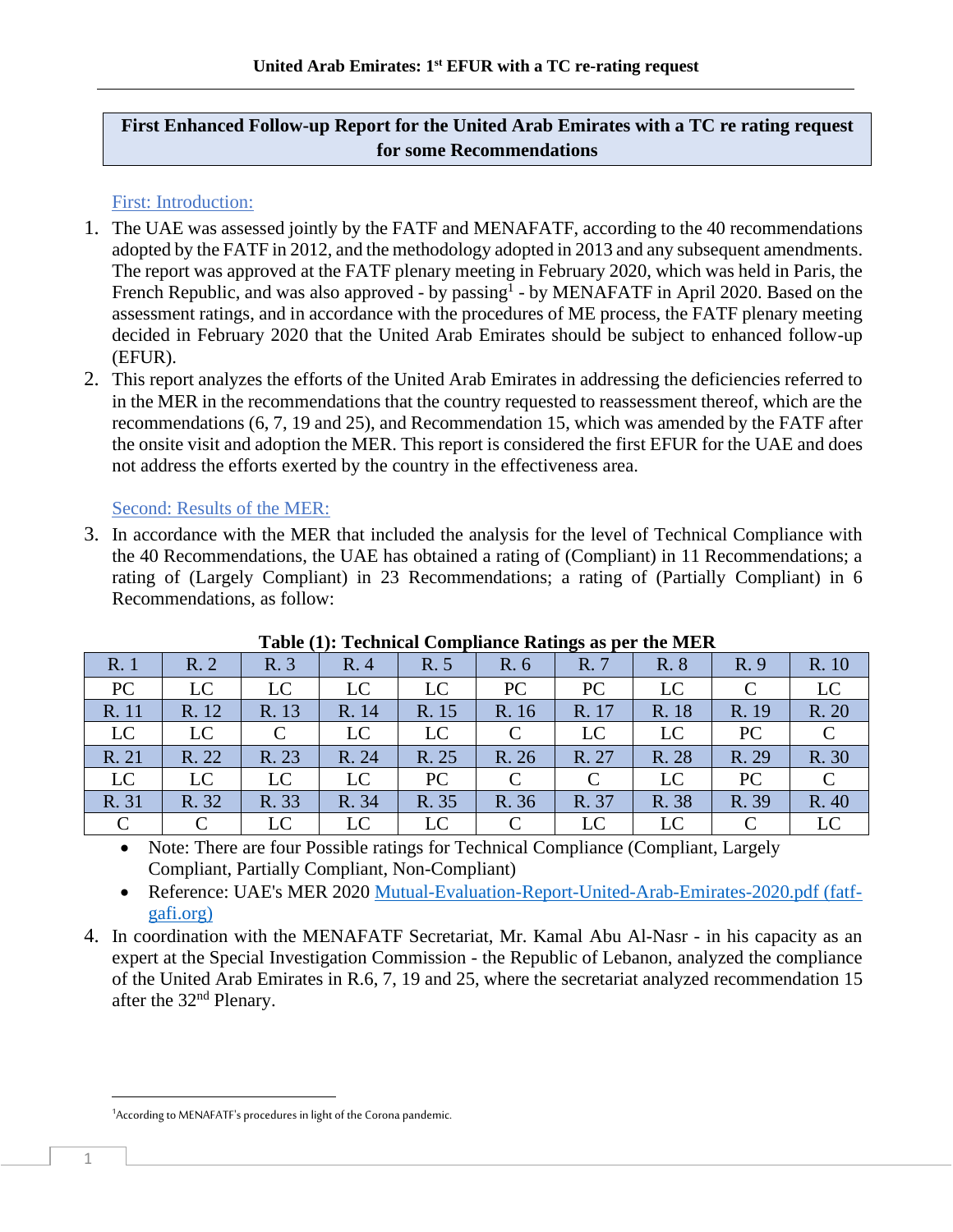Third: Overview on the achieved progress in implementing the Recommendations requested for rerating:

A. Recommendations requested for re rating:

- 5. This section of the report reviews an analysis of the efforts made by the United Arab Emirates to comply with the requirements of the recommendations in which it had obtained a rating of (Partially Compliant), which are recommendations (6, 7, 19 and 25).
	- **Recommendation 6 - targeted financial sanctions related to terrorism & terrorist financing (PC)**
- 6. According to what was stated in the MER, the obligation to freeze in the resolution on implementing the Security Council resolution - does not apply specifically to the local list (1373). There is no clear definition for "listed person in the list" of which freezing measures are applied thereupon, whilst freezing indicates the funds linked to proliferation financing and not terrorism financing. It is not clear if the newly established system is functioning "without delay"
- 7. To address the shortcomings, the United Arab Emirates, after adopting the MER, issued Cabinet Resolution No. 74 of 2020 replacing Resolution No. 20 of 2019 concerning the system of terrorist list and the implementation of Security Council resolutions related to prevention and suppression of terrorism and its financing, and preventing and stopping proliferation and its financing. According to Article (1) of the same resolution, local lists were defined as lists of terrorism issued by the Cabinet (the local list). According to the same article, the term "listed" means persons and entities listed by the Cabinet in the local lists. Classification criteria in Article 3 are commensurate with the criteria mentioned in Resolution 1373 and includes any person or organization, as well as any organization owned or controlled by a terrorist person or organization, directly or indirectly, and any person or organization that acts on behalf of or at the direction of any terrorist person or organization.
- 8. Article 15 of the same Resolution, also, stipulates that: "Any person (natural or legal) must, without delay and without prior notice, freeze funds according to the sanctions list and local lists (not limited to those that can be used in an agreement related to terrorism and its financing). The freezing procedures include funds that can be used in agreement(s) related to terrorism and its financing, As well, funds, completely controlled, in whole or partially, directly or indirectly owned by the Listed, or funds owned or controlled, in whole or partially, directly or indirectly by a person or organization acting on behalf of the listed, or operating as per its directions Funds gained or generated from funds referred to in this Article.
- 9. The State has provided a workflow that shows the mechanism for receiving updates from; the Security Council regarding the UN lists and the Cabinet regarding the local list, and how to circulate the same without delay to all authorities concerned with the implementation thereof to take the necessary measures within 24 hours. It was stated that there are no match cases whether against the local or the UN lists.
- 10.Conclusion: From the above analysis, it appears that UAE has addressed all of the shortcomings mentioned in the MER regarding Recommendation 6, as shown in the analysis above.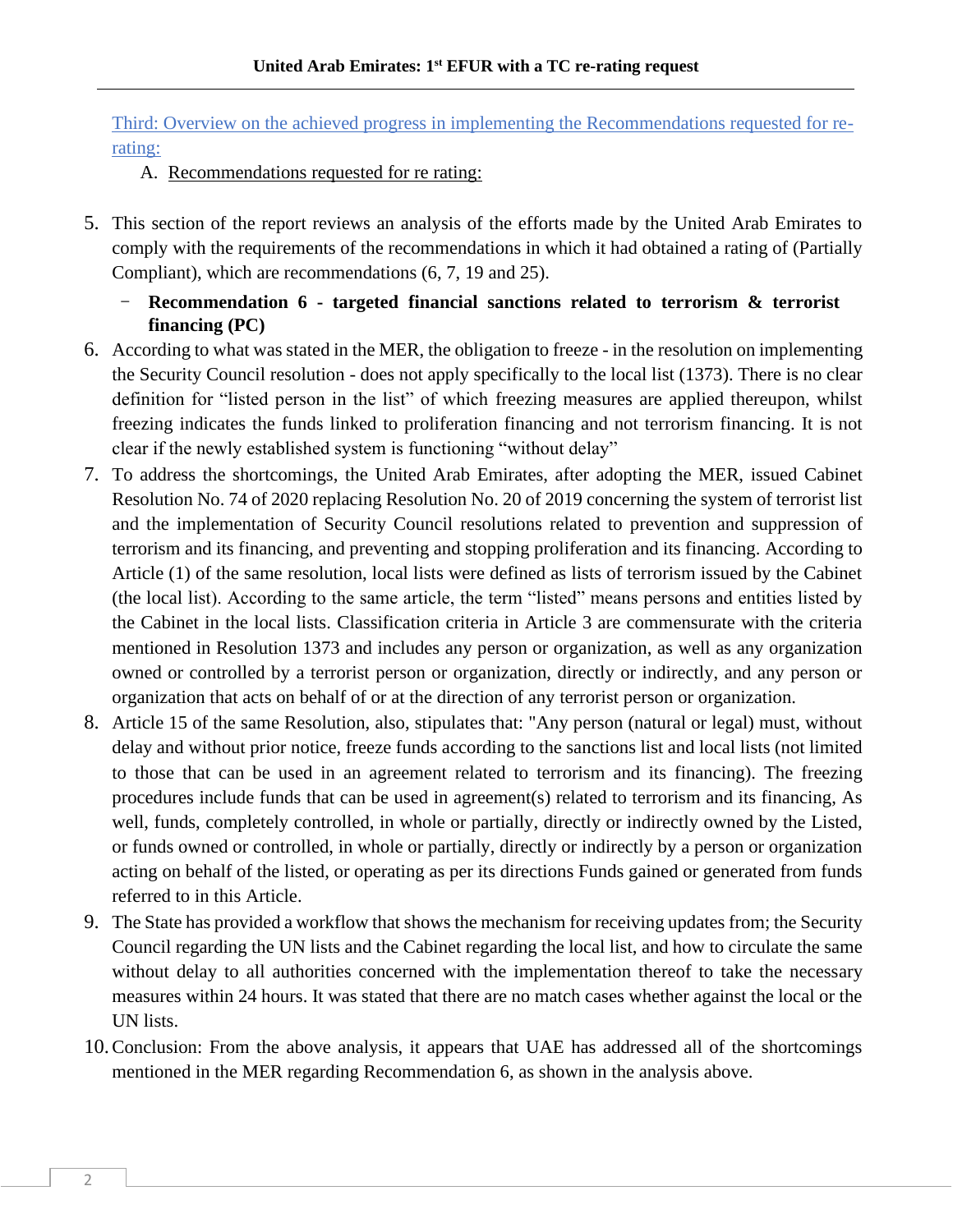- 11. According to the above and since all shortcomings are corrected/addressed, the level of compliance is "Compliant".
	- **Recommendation 7 (Targeted financial sanctions related to proliferation) (PC):**
- 12. According to what was stated in the MER, a number of obligations refer to the "sanctions list" that do not include Resolution No. 2231 as defined in the resolution. As a result, there is no obligation under Resolution 2231 to freeze funds or other assets owned by the designated person or entity, in whole or jointly with others, or in which they control directly or indirectly, on behalf of or at the directions of the designated persons or entities. The report indicated a limit in the procedures related to the ongoing seizure (prohibition) imposed on the availability of funds, and that there are restrictions in the procedures known to the public for submitting requests to de-listing from the list, de-freezing funds and accessing frozen funds, and restrictions in the freezing procedures which do not prevent the designated person or entity from making payments due under contract(s) concluded prior to the listing of that person or entity, and it is not clear if the newly established system will operate without delay.
- 13.To address the shortcomings, the United Arab Emirates, after adopting the MER, issued Cabinet Resolution No. 74 of 2020 replacing Resolution No. 20 of 2019 related to the system of terrorist list and the implementation of Security Council resolutions related to preventing and suppressing terrorism and its financing, and preventing and stopping proliferation and its financing, According to Article (1), the "relevant Security Council resolutions" include "all current and future Security Council resolutions related to stopping the proliferation and its financing, including resolution 2231 (2015) and any subsequent decisions." The aforementioned resolution included binding procedures, as Article 15 thereof stipulated that any person must, without delay and without prior notice, freeze funds according to the sanctions list and local lists (not limited to those that can be used in an agreement related to terrorism and its financing), and the freeze included the Funds, completely controlled, in whole or partially, directly or indirectly owned by the Listed, or funds owned or controlled, in whole or partially, directly or indirectly by a person or organization acting on behalf of the listed, or operating at its directions, and the funds acquired or resulting from the funds referred to. The same article stipulates that it is prohibited for any person (natural or legal) to make funds available or provide financial services, in whole or in part, directly or indirectly, to any listed person or organization, except with permission from the Office<sup>2</sup>.
- 14. According to Article 13 of the same resolution, "the office shall indicate the procedures for submitting requests for de-listing from sanctions list on its official website in order to guide the listed person about submitting a petition request to the Ombudsman or the focal point directly when the listed person wishes to lift their names from the list." The website provided a chart dealing with the procedures for de-listing of individuals and entities from the unified Security Council sanctions list, and another chart showing the procedures for de-listing of those listed in implementation of Resolution 1730.

<sup>&</sup>lt;sup>2</sup> According to Article (1) of Cabinet decision No. (74) of 2020, the office was defined as the "Executive Office of the Committee for Goods Subject to Import and Export Control".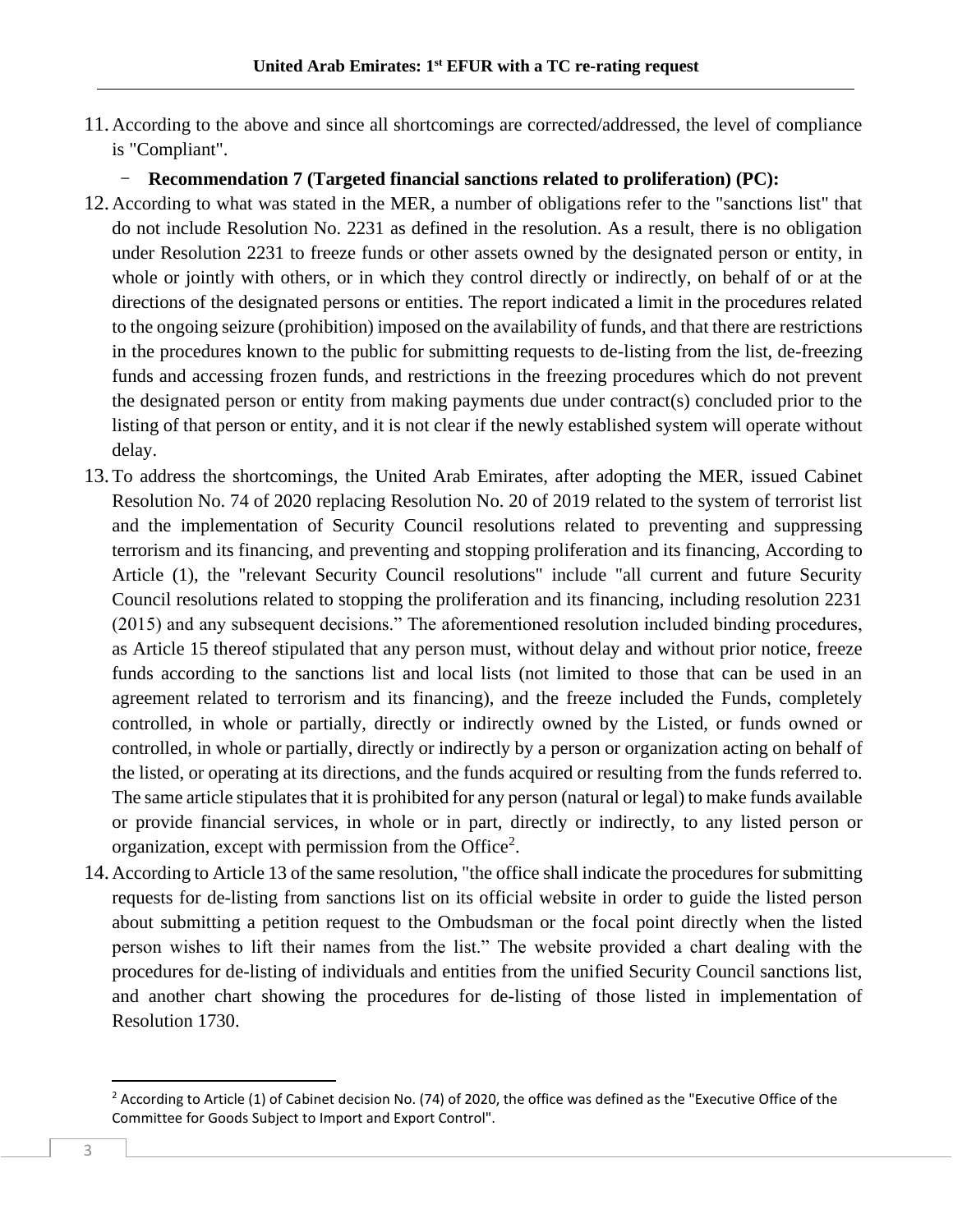- 15. According to Article (16) of the Cabinet resolution No. 74 of 2020, "The application of the freeze order pursuant to Security Council Resolutions 1718 (2006) and 2231 (2015) shall not prevent the addition of interest, profits, or any payments due under contracts, agreements or obligations agreed upon prior to the date of submission to the suspended (frozen) accounts as per the provisions of the previously referred to resolutions, provided that these payments are subject to immediate freezing, and the office shall be notified thereof. By virtue of Article 17 of the same resolution, the listed is allowed to receive any payouts pursuant to an agreement with the listed prior the listing on the list., as per the conditions stipulated for under the same article.
- 16.In accordance with Article 11 of the resolution, the Office, for the purposes of implementing the provisions of this resolution, circulates the updated Sanctions List and the Local List on the website of the Office without delay. Article 21 obliges FIs and DNFBPs to register on the office's website with the aim of receiving notifications related to the new listing, re-listing, updating or lifting thereof issued by the Security Council, the sanctions committee, or the cabinet. "The state has provided procedures that include (updating the lists, freezing, and notification in case the names match). The state provided a chart showing the mechanism for receiving updates from the Security Council with regard to the UN lists and the Cabinet regarding the local list and how to circulate them without delay to all "concerned with implementation" agencies to take the necessary measures within 24 hours. There were no match cases for listed names, whether with relation to local or UN lists.
- 17.Conclusion: From the above analysis, it appears that UAE has addressed most of the shortcomings mentioned in the MER regarding Recommendation 7.
- 18. According to the above and since all shortcomings are corrected/addressed, the level of compliance in R.7 is "Compliant".

- **Recommendation 19 (High-Risk Countries) (Partially Compliant):**

- 19. According to the MER, there are still some deficiencies with regard to the requirements for taking countermeasures as well as proportionate measures, as the legal basis for applying countermeasures is limited, and the countermeasures specified in the guidelines are mostly limited to normal due diligence measures. There is no sufficient mechanism to report FIs of the deficiencies in AML/CFT systems in other countries.
- 20.To address the shortcomings, the NAMLCFTC issued a decision in its meeting minutes No. (3/2020), which included the adoption of the list of high-risk countries in ML, TF and PF according to the FATF statement, as well as the adoption of enhanced due diligence measures according to FATF and countermeasures included in the Explanatory Note to Recommendation 19. The committee's website www.namlcftc.gov.ae/ar has been published so as to allow direct access to the Financial Action Group's website, which includes a list of high-risk countries and a list of the country that is subject to enhanced monitoring, and according to the aforementioned website, FIs must refer to the explanatory note to Recommendation 19 regarding countermeasures with a link provided.
- 21.Conclusion It appears from the above analysis that the committee has approved a list of high-risk countries (according to what was published on the FATF's website), and adopted countermeasures received according to the explanatory note to Recommendation 19 with a link thereto on the committee's website. However, it did not appear that what is published on the website is considered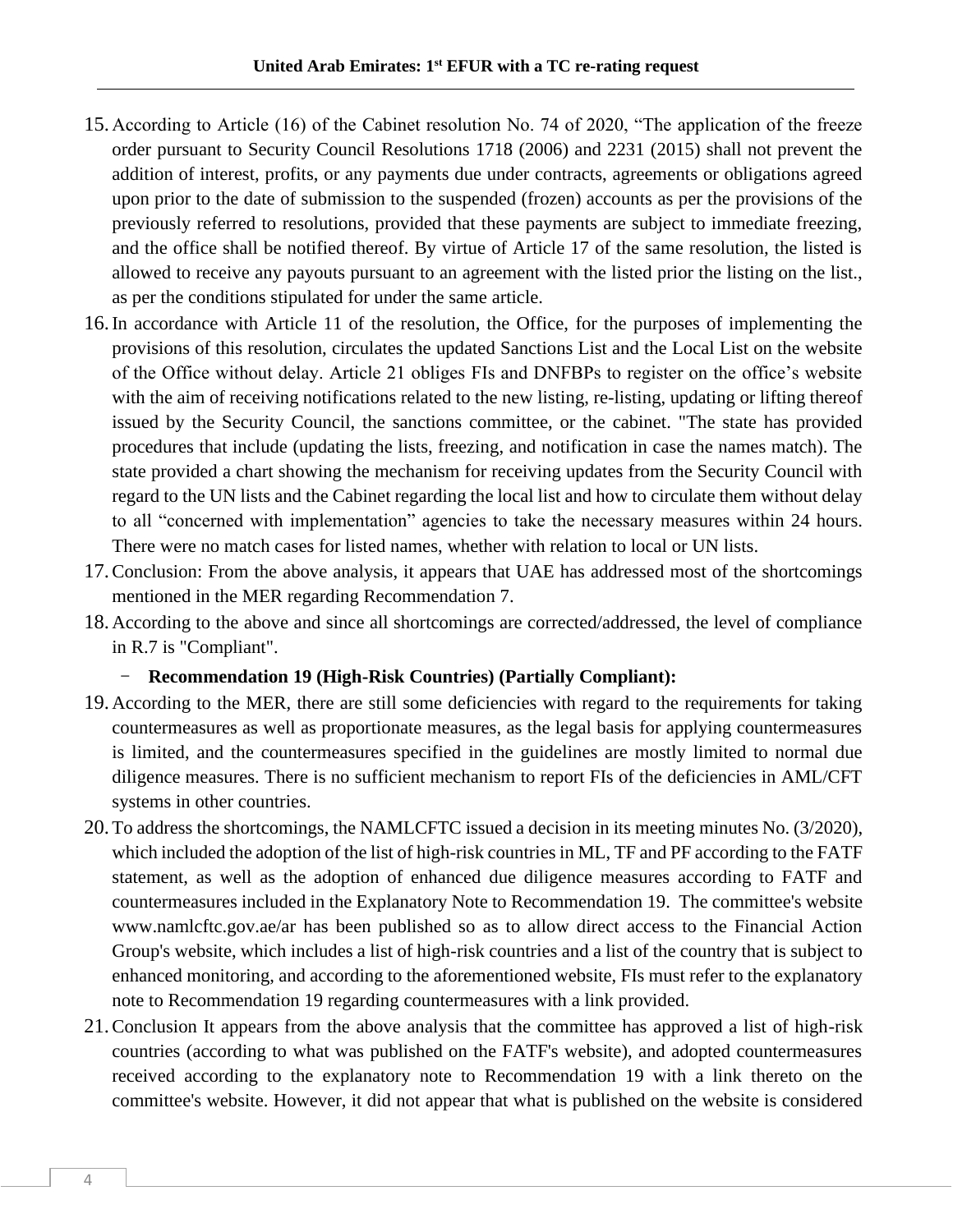a binding means for FIs, and it has not been shown that the authorities are obligated to continuously follow up on changes to the lists of non-compliant countries. It was not clear how the committee's decision to adopt countermeasures was reflected in Recommendation 19 through a binding legal instrument, and it was also not clear what binding countermeasures could be taken and whether they were commensurate with the levels of risk. Nor was it found that the state has an adequate mechanism to ensure that FIs are informed about vulnerabilities in the AML/CFT system in other countries.

22. According to the above, and since the shortcomings are moderate, the level of compliance in R19 is "PC".

# - **Recommendation 25 (Transparency and BOs of Legal Arrangements) (Partially Compliant)**

- 23. According to what was stated in the MER, the AML/CFT law and its executive regulations does not apply to endowments. The endowment certificate does not include all the required information, and there is no requirement for the endowment to keep basic information about other regulated agents and service providers for the endowment. There is no direct requirement that the authorities keep information about the endowment (waqf) for a period of 5 years after the cessation of dealing therewith. There is no obligation for Waqfs to ensure all information are updated.
- 24.There are no requirements related to the trust fund (except for those established in the Dubai International Center) that require the trustees to disclose their status to the FIs and DNFBPs, when acting on behalf of the trust, and there are no similar requirements for endowments. Endowments do not automatically provide the relevant authorities with all the information according to C.25.5. It is also not clear whether the procedure that will be imposed upon failure to implement the obligations depends on the severity of the violation or does not clearly indicate which penalty will be imposed and under what conditions, and the penalties for failure to meet the obligations in relation to the Waqf are not considered sufficiently dissuasive.
- 25.To address the deficiencies, all concerned authorities with the management of endowments in the United Arab Emirates issued similar administrative decisions regarding meeting the requirements related to endowments, which are summarized in the General Authority of Islamic Affairs and Endowments' Resolution No. 310/2020 and Administrative Decision No. 12/2020 issued by the Board of Directors of the Jafari Endowments Charitable Trust in Dubai, Administrative Decision No. 22/2020 issued by the Endowments and Minors Affairs Foundation - Dubai Government, Administrative Decision No. 53/2020 issued by the Awqaf Department - Government of Sharjah, and Resolution No. 1/2020 issued by the Board of Directors of the Jafari Endowments Charitable Trust - Sharjah.
- 26. Articles 1, 2, 3 and 4 of the decisions mentioned above require the Principal of Waqf, or whoever manages the Waqf, must identify the identity of the Waqf owner, or waqf property, or whomever assumes similar positions, as well as layers and beneficiaries be it nominal or in capacity thereof, as well as each natural or legal person practicing actual and ultimate control over the waqf. Maintaining the basic information of supervised intermediaries and service providers of the endowment, including investment advisors, managers, accountants and tax advisors for five years, and updating them when any amendment or change occurs thereto, and making them available to the concerned authorities and LEAs upon request and without delay, including information of the UBOs of the Waqf, the place of residence of the principal, the Waqf funds that are kept or managed by the FIs or DNFBPs that are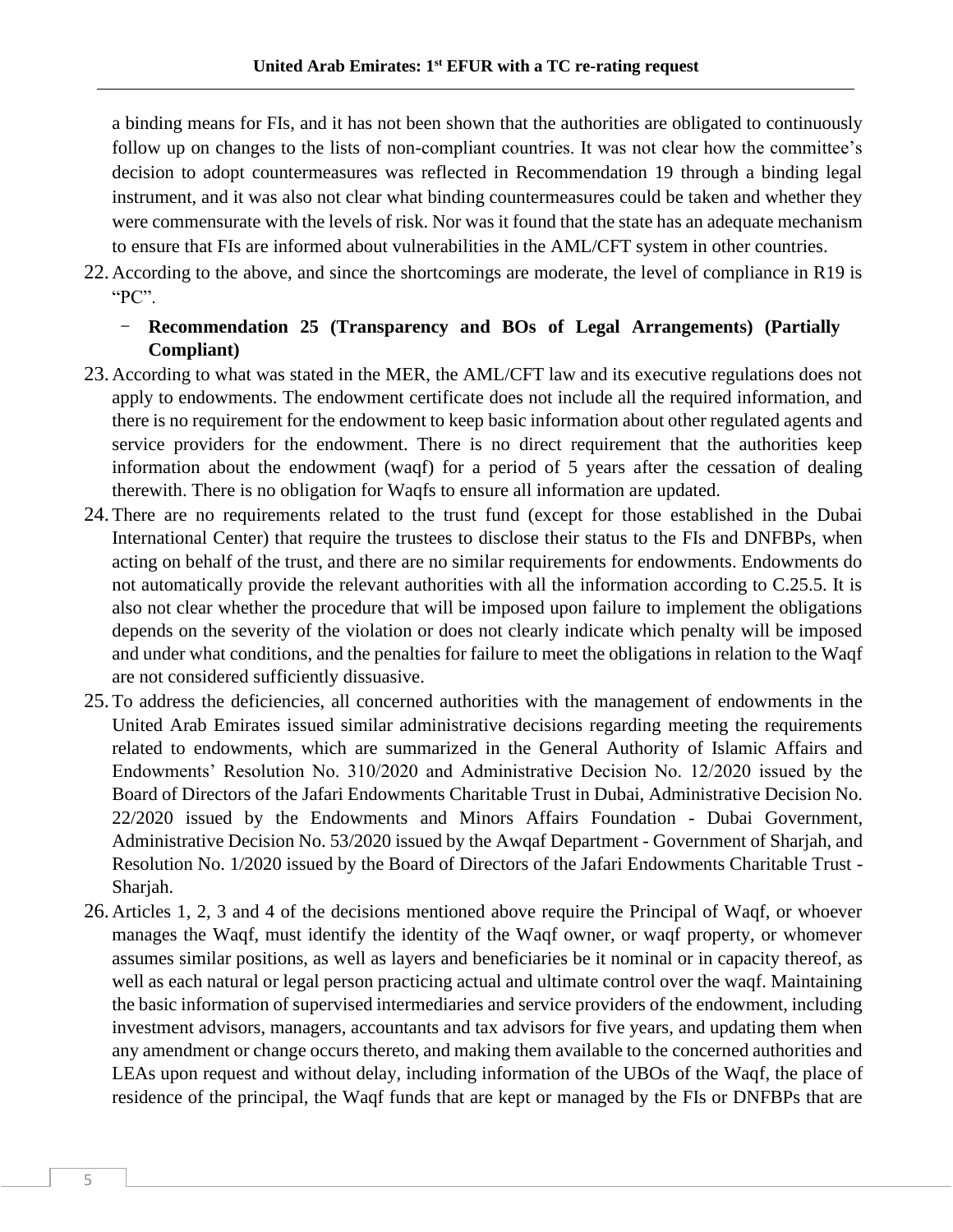linked to the Waqf with a business relationship or performing a occasional transaction in the Waqf's account.

- 27.Conclusion The above analysis reveals that the UAE has addressed most of the deficiencies referred to in the MER regarding Recommendation 25, but there is no legal requirement to require trustees of trust funds in relation to the ADGM to disclose their status to FIs and DNFBPs, upon establishing a business relationship or perform an occasional transaction that exceeds the specified threshold. The Materiality of the deficiency in relation to the ADGM is considered low given the absence of a trust fund sector established in the ADGM and given that trust fund service providers are required to obtain a license and comply to the AML/CFT requirements. The UAE has issued a number of decisions to clarify the obligations of the endowment administrator or whoever manages the endowment (waqf). No new information was provided on penalties for failure to meet endowment obligations, and no penalties imposed when competent authorities failed to obtain timely access to endowment information, but the remaining shortcomings in C.25.7 and 25.8 are minor, given that the new requirements regarding the endowment became in force.
- 28. According to the above and since the remaining shortcomings are minor, the rating of compliance in R.25 is "Largely Compliant".

## **B. Amended recommendations after onsite visit and adoption of the MER<sup>3</sup> :**

- 29.This section of the report reviews the analysis of efforts made by the UAE to comply with the requirements of Recommendation "15", which was amended after the onsite visit of the UAE mutual evaluation process.<sup>4</sup>
	- Recommendation 15 (New Technologies)  $(LC)^5$ :
- 30. According to the MER, Recommendation 15 was rated as "LC", and after analyzing the new information provided by the country, it became clear that C.15.1 and C.15.2 were not affected by any issues that would amend the country's compliance rating with these criterion, The United Arab Emirates has taken several measures to meet the new requirements of Recommendation 15, through SCA and ADGM obligating all licensed persons who conduct regulated activities related to VAs to obtain a license. The Central Bank Law (Article 64) states that it is prohibited to engage in or promote financial activities without a license. It is clear that the license is granted to institutions established in the country only to practice activities that require a license, and it is not permissible for anyone who is licensed from a third country or has a place of business in that country to practice its activities in the UAE, bearing in mind that the licensing requirements to provide VAs are limited to the legal person and does not extend to include natural persons (C.15.4a). It should be noted that the DFSA, including the DIFC, do not license the VAs activity and prevent its practice in their area of competence.
- 31. "Supervisory Authorities (CBUAE, ADGM, and SCA) have measures to prevent criminals or their associates from holding, or being the BO of, a significant or controlling interest, or holding a

5The analysis of this recommendation was based on the information provided by the authorities on 15/07/2021, which is valid until December 2020 (6 months before the Plenary

6 meeting referred to above) which is the deadline for submitting information to re-rate this recommendation.

<sup>3</sup> . Recommendation 15 was amended by FATF after the onsite visit to assess AML/CFT system in the UAE.

<sup>4</sup>The report (without recommendation 15) was adopted at the 32nd plenary held from June 6-8, 2021, with quality and consistency procedures taken after adoption, and it was decided to suspend publication of the report after the adoption of the analysis of recommendation (15) and include the new analysis in the same report, and then one report will be published once quality and consistency procedures are taken and Recommendation (15) is adopted.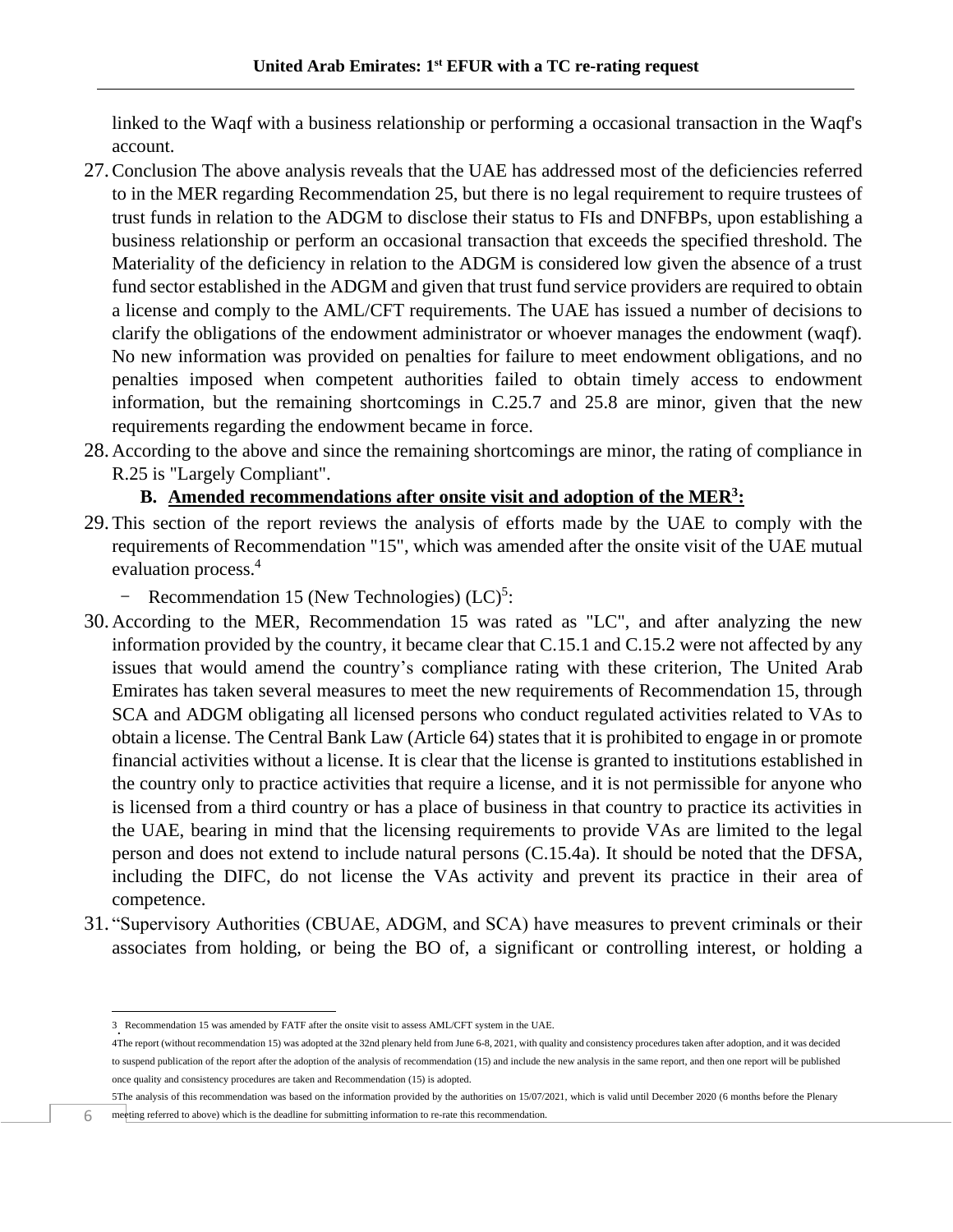management function in a VASP, however, it was not clear whether the mentioned authorities actually implement these measures before and after granting the license to VASPs (C.15.4 b).

- 32.The CBUAE has the power to inspect the premise of any person suspected of engaging in any of the financial activities without a license. Each of DFSA, including DIFC, the CBUAE, ADGM and SCA have recently taken a number of measures to identify VASPs without a license similar to those mentioned in the guidelines issued by FATF. However, there are no written measures in this respect (except for those issued by CBUAE) (15.5). The ADGM has a plan to carry out proactive and reactive supervision and oversight for each virtual asset company, and it is not clear for all the regulatory authorities, especially the CBUAE, the criteria adopted in classifying companies in order to target them on the basis of the RBA (15.6a).
- 33. SCA has the power to carry out oversight and supervision over VASPs, including the power to impose sanctions and administrative penalties on senior officials who have been proven responsible for the violation, the same applies to ADGM, which has powers to impose sanctions on VASPs that has identified their activities. As for CBUAE, it has the powers to carry out supervision over licensed FIs and to impose sanctions upon violating FIs, but it is unclear whether it has the powers to impose sanctions on VASPs who fail to comply with the AML/CFT requirements (C.15.6b and C.15.8). On the other hand, ADGM has issued a guideline o[n"Regulating the activities of VAs in ADGM",](https://www.adgm.com/documents/legal-framework/guidance-and-policy/fsra/guidance-on-regulation-of-virtual-asset-activities-in-adgm.pdf) and the guide defines the approach of the FSRA with regard to regulating the use of VAs (C.15.7). Although there is no explicit legal basis allowing supervisors to exchange information with counterparts. However, national legislation related to international cooperation allows competent authorities to provide international cooperation regarding VASPs (C.15.11).
- 34. **Conclusion**: It is clear from the above analysis that the UAE has taken some steps to meet the new requirements of Recommendation 15, and it remains to fulfill most of the requirements of the criteria of this recommendation, especially criterion 15.1 in terms of fully identifying and assessing the ML/TF risks that may arise from new technologies. and criterion 15.3 in terms of identifying and assessing risks emerging from the activities of VAs and the activities or operations of VASPs, applying a risk-based approach to ensure that measures to prevent or mitigate ML/TF are commensurate with the risks (which should be identified) and require VASPS to identify and assess and manage ML/TF risks, and that all regulatory authorities (except for the SCA) identify the activities of the VA referred to in the FATF glossary, and that they determine whether the natural persons (if they are allowed to practice the activity) the legal persons are subject to the instructions of the regulatory authorities regarding the identification, assessment, management and mitigation of the related risks.
- 35. And criterion 15.4 in terms of finding texts that clarify whether a natural person is required to be registered or licensed or not in order to engage in the activity of VASPs, and in terms of implementing measures to prevent criminals or their associates from holding or being the BO of a significant or controlling interest or holding a management function in a VASP. and criterion 15.5 in terms of establishing written measures (excluding the Central Bank) to identify and apply appropriate sanctions to persons who engage in the activities of VASPs without a license. and criterion 15.6 in terms of subjecting VASPs to regulation and risk-based supervision by the Central Bank, and the latter defining the activities of VASPs according to the definition of the FATF.
- 36. And criterion 15.7 in terms of the central bank establishing guidelines, and that all authorities and regulators provide feedback to assist VASPs in applying AML/CFT requirements. and criterion 15.8